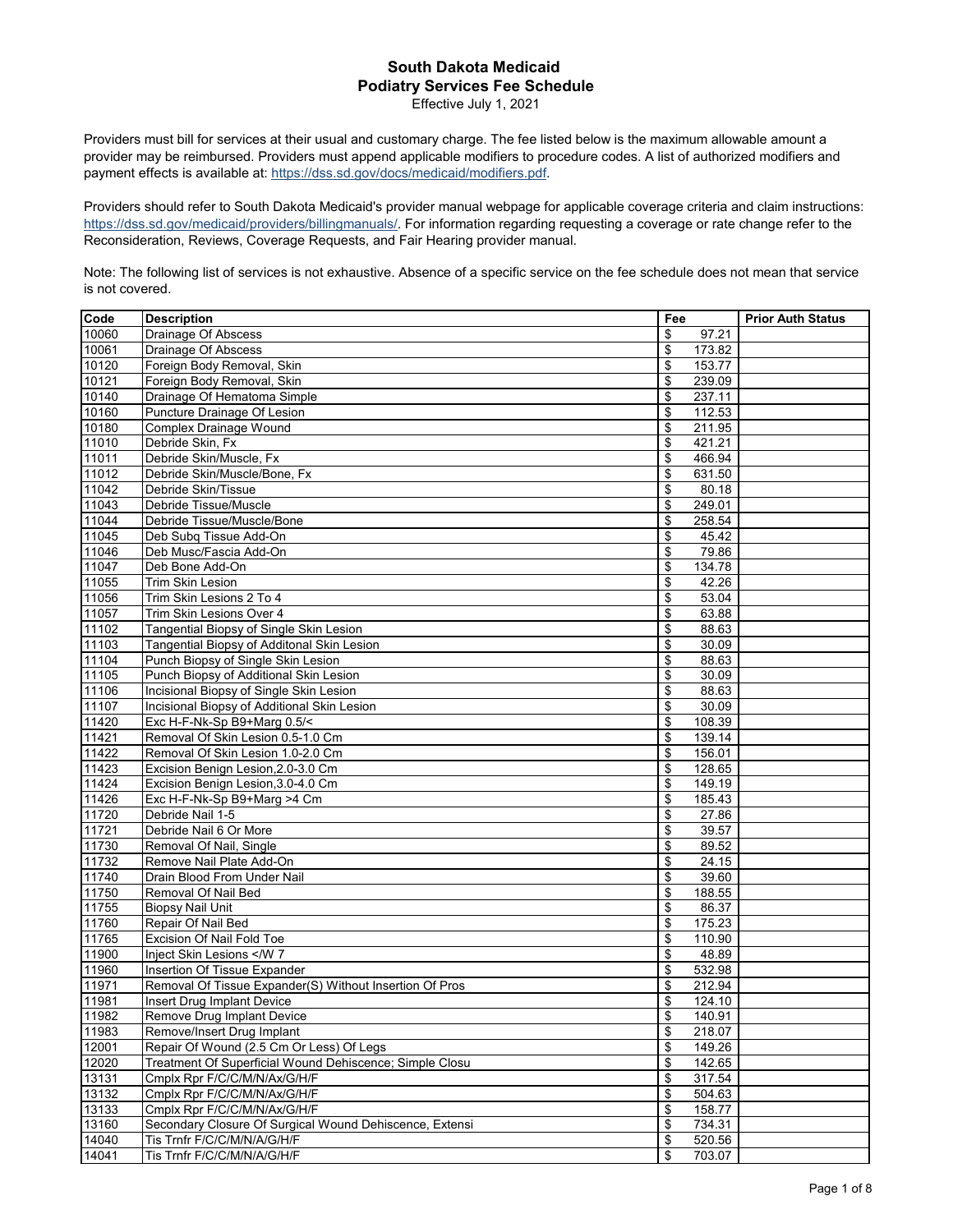| Code           | <b>Description</b>                                                                                                 | Fee                          | <b>Prior Auth Status</b> |
|----------------|--------------------------------------------------------------------------------------------------------------------|------------------------------|--------------------------|
|                |                                                                                                                    |                              |                          |
| 14301          | Adjacent Tissue Transfer Or Rearrangement, Any Area; Defect 30.1 Sq Cm To 60.0 Sq Cm                               | \$<br>1,007.28               |                          |
| 14302          | Tissue Transfer Repair Of Wound (30.0 Sq Centimeters)                                                              | \$<br>222.13                 |                          |
| 14350          | Filleted Finger/Toe Flap                                                                                           | \$<br>578.17                 |                          |
| 15002          | Wound Prep Trk/Arm/Leg                                                                                             | \$<br>301.60                 |                          |
| 15003<br>15004 | Preparation Of Graft Site At Trunk, Arms, Or Legs<br>Wound Prep F/N/Hf/G                                           | \$<br>95.81<br>\$<br>95.81   |                          |
| 15005          | Wnd Prep F/N/Hf/G Addl Cm                                                                                          | \$<br>110.66                 |                          |
| 15135          | Derm Autograft Face/Nck/Hf/G                                                                                       | \$<br>789.58                 |                          |
| 15136          | Derm Autograft F/N/Hf/G Add                                                                                        | \$<br>81.81                  |                          |
| 15155          | Cult Epiderm Graft F/N/Hf/G                                                                                        | 640.42<br>\$                 |                          |
| 15156          | Cult Epidrm Grft F/N/Hfg Add                                                                                       | \$<br>163.39                 |                          |
| 15157          | Cult Epiderm Grft F/N/Hfg +%                                                                                       | 172.18<br>\$                 |                          |
| 15240          | Relocation Of Patient Skin To Feet (20 Sq Cm Or Less)                                                              | \$<br>841.78                 |                          |
| 15271<br>15272 | Skin Sub Graft Trnk/Arm/Leg<br>Skin Sub Graft T/A/L Add-On                                                         | \$<br>149.01<br>27.86<br>\$  |                          |
| 15275          | Skin Sub Graft Face/Nk/Hf/G                                                                                        | 177.43<br>\$                 |                          |
| 15276          | Skin Sub Graft F/N/Hf/G Addl                                                                                       | 37.40<br>\$                  |                          |
| 15277          | Skn Sub Grft F/N/Hf/G Child                                                                                        | 324.80<br>\$                 |                          |
| 15278          | Skn Sub Grft F/N/Hf/G Ch Add                                                                                       | 81.09<br>\$                  |                          |
| 15574          | Pedcle Fh/Ch/Ch/M/N/Ax/G/H/F                                                                                       | \$<br>620.31                 |                          |
| 15620          | Delay Flap F/C/C/N/Ax/G/H/F                                                                                        | \$<br>281.82                 |                          |
| 17000          | Destroy Benign/Premig Lesion                                                                                       | \$<br>66.00                  |                          |
| 17003<br>17110 | Destruct Premalg Les 2-14<br>Destruct B9 Lesion 1-14                                                               | 8.25<br>\$<br>\$<br>86.31    |                          |
| 17111          | Destruct Lesion 15 Or More                                                                                         | \$<br>105.61                 |                          |
| 17250          | <b>Chemical Cautery Tissue</b>                                                                                     | 65.41<br>\$                  |                          |
| 20220          | Bone Biopsy Trocar/Needle                                                                                          | \$<br>93.08                  |                          |
| 20240          | Biopsy Of Bone, Open Procedure                                                                                     | \$<br>184.94                 |                          |
| 20550          | Inject Tendon/Ligament/Cyst                                                                                        | 61.89<br>\$                  |                          |
| 20551          | Inject Tendon Origin/Insert                                                                                        | \$<br>58.33                  |                          |
| 20552<br>20600 | Inj Trigger Point 1/2 Muscl<br>Drain/Inj Joint/Bursa W/O Us                                                        | \$<br>56.26<br>\$<br>53.39   |                          |
| 20605          | Drain/Inj Joint/Bursa W/O Us                                                                                       | \$<br>58.34                  |                          |
| 20612          | Aspirate/Inj Ganglion Cyst                                                                                         | \$<br>51.26                  |                          |
| 20615          | Aspiration/Injection Treat Bone Cyst                                                                               | 101.53<br>\$                 |                          |
| 20670          | Removal Of Buried Support                                                                                          | \$<br>407.48                 |                          |
| 20680          | Removal Of Buried Support                                                                                          | 554.78<br>\$                 |                          |
| 20690<br>20692 | Application Of External Fix. System                                                                                | 241.83<br>\$                 |                          |
| 20693          | Application Of A Multiplane (Pins Or Wires In More Than<br>Adjustment Or Revision Of External Fixation System Requ | \$<br>988.09<br>\$<br>301.41 |                          |
| 20694          | Removal, Under Anesthesia, Of External Fixation System                                                             | 243.88<br>\$                 |                          |
| 27603          | I&D, Deep Abscess Or Hematoma, Leg                                                                                 | \$<br>258.04                 |                          |
| 27604          | I&D, Infected Bursa, Leg Or Ankle                                                                                  | \$<br>198.68                 |                          |
| 27605          | Incision Of Achilles Tendon                                                                                        | \$<br>150.58                 |                          |
| 27606          | Tenotomy, Achilles Tendon,                                                                                         | \$<br>666.02                 |                          |
| 27607<br>27610 | Incision, Deep, W/Opening Bone Cortex                                                                              | \$<br>498.67                 |                          |
| 27612          | <b>Exploration Of Ankle Joint</b><br><b>Exploration Of Ankle Joint</b>                                             | \$<br>579.48<br>548.42<br>\$ |                          |
| 27613          | Biopsy, Soft Tissues, Superficial, Leg                                                                             | \$<br>105.73                 |                          |
| 27614          | Biopsy, Deep, Leg                                                                                                  | \$<br>287.72                 |                          |
| 27615          | Radical Resection Of Tumor (Eg, Malignant Neoplasm), So                                                            | 765.63<br>\$                 |                          |
| 27616          | Resect Leg/Ankle Tum 5 Cm/>                                                                                        | \$<br>1,223.71               |                          |
| 27618          | Excision, Benign Tumor, Subcutaneous                                                                               | 266.91<br>\$                 |                          |
| 27619          | Excision, Benign Tumor, Deep, Leg                                                                                  | 461.36<br>\$                 |                          |
| 27620<br>27625 | <b>Explore/Treat Ankle Joint</b><br><b>Exploration Of Ankle Joint</b>                                              | \$<br>447.15<br>\$<br>630.02 |                          |
| 27626          | <b>Exploration Of Ankle Joint</b>                                                                                  | 725.46<br>\$                 |                          |
| 27630          | Removal Of Tendon Lesion                                                                                           | \$<br>294.14                 |                          |
| 27632          | Exc Leg/Ankle Les Sc 3 Cm/>                                                                                        | \$<br>394.07                 |                          |
| 27634          | Exc Leg/Ankle Tum Dep 5 Cm/>                                                                                       | 644.40<br>\$                 |                          |
| 27640          | Partial Removal Of Tibia                                                                                           | \$<br>908.88                 |                          |
| 27641          | Partial Removal Of Fibula                                                                                          | 591.60<br>\$                 |                          |
| 27647<br>27648 | Removal, Ankle Or Heel Bone<br>Inj., Procedure, Ankle Arthrography                                                 | 800.06<br>\$<br>\$<br>51.97  |                          |
| 27650          | Repair Achilles Tendon                                                                                             | 688.10<br>\$                 |                          |
| 27652          | Repair/Graft Achilles Tendon                                                                                       | 761.99<br>\$                 |                          |
| 27654          | Repair Achilles Tendon                                                                                             | \$<br>858.68                 |                          |
| 27658          | Repair, Flexor Tendon, Leg; Primary, Without Graft, Each Tendon                                                    | \$<br>327.81                 |                          |
| 27680          | Release Of Leg Tendon                                                                                              | \$<br>360.61                 |                          |
| 27681          | Release Of Leg Tendons                                                                                             | \$<br>467.87                 |                          |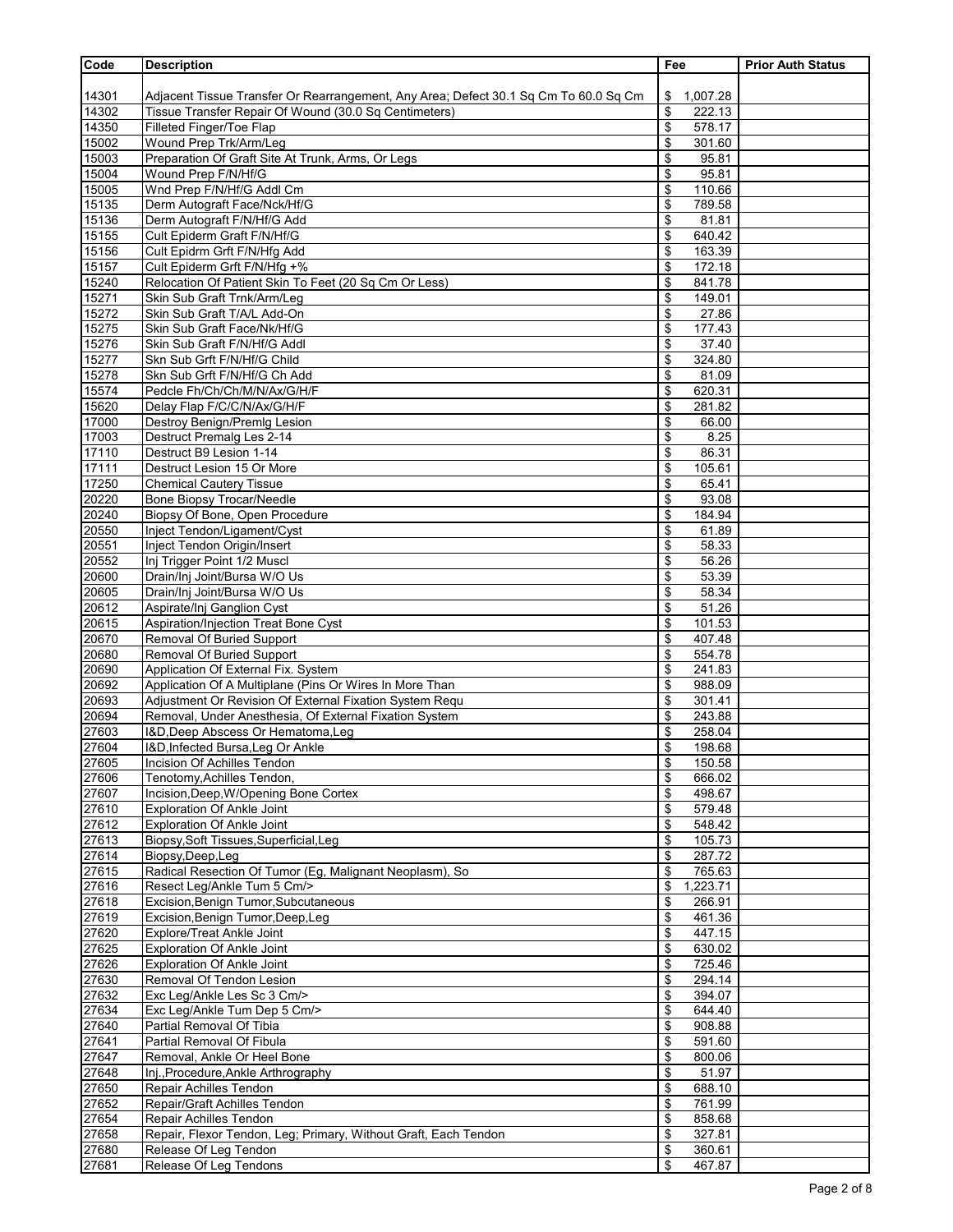| Code           | <b>Description</b>                                                                                                 | Fee                          | <b>Prior Auth Status</b> |
|----------------|--------------------------------------------------------------------------------------------------------------------|------------------------------|--------------------------|
| 27685          | Revision Of Leg Tendon                                                                                             | 561.11<br>\$                 |                          |
| 27686          | Revision Of Leg Tendons                                                                                            | \$<br>670.13                 |                          |
| 27687          | Gastrocnemius Recession                                                                                            | \$<br>427.46                 |                          |
| 27691          | Revision of Leg Tendon                                                                                             | \$<br>652.57                 |                          |
| 27692          | Transplant ea. Additional Tendon                                                                                   | \$<br>147.70                 |                          |
| 27695<br>27696 | Repair Of Ankle Ligament<br>Repair Of Ankle Ligaments                                                              | 535.98<br>\$<br>\$<br>564.72 |                          |
| 27698          | Repair Of Ankle Ligament                                                                                           | \$<br>777.43                 |                          |
| 27700          | Repair Of Ankle                                                                                                    | 752.71<br>\$                 |                          |
| 27702          | Arthroplasty, Ankle, W/Implant                                                                                     | 1,667.14<br>\$               |                          |
| 27703          | Reconstruction Ankle Joint                                                                                         | \$<br>1,081.09               |                          |
| 27704          | Removal Of Ankle Implant                                                                                           | 498.55<br>\$                 |                          |
| 27750          | Treatment of Tibia fracture                                                                                        | \$<br>323.97                 |                          |
| 27758          | Treatment of Tibia fracture                                                                                        | \$<br>1,193.79               |                          |
| 27760<br>27762 | <b>Cltx Medial Ankle Fx</b><br>Cltx Med Ankle Fx W/Mnpj                                                            | 290.07<br>\$<br>\$<br>281.38 |                          |
| 27766          | Treatment Of Ankle Fracture                                                                                        | \$<br>590.59                 |                          |
| 27767          | <b>Cltx Post Ankle Fx</b>                                                                                          | 236.37<br>\$                 |                          |
| 27768          | Cltx Post Ankle Fx W/Mnpj                                                                                          | \$<br>375.09                 |                          |
| 27769          | Optx Post Ankle Fx                                                                                                 | \$<br>650.80                 |                          |
| 27784          | Treatment of fibula fracture                                                                                       | 458.36<br>\$                 |                          |
| 27786          | Closed Treatment Of Distal Fibular Fracture (Lateral Malleolus); Without Manipulation                              | 296.03<br>\$                 |                          |
| 27788          | <b>Treatment Of Ankle Fracture</b>                                                                                 | \$<br>286.35                 |                          |
| 27792<br>27808 | <b>Treatment Of Ankle Fracture</b><br><b>Treatment Of Ankle Fracture</b>                                           | \$<br>810.01<br>174.81<br>\$ |                          |
| 27810          | Repair Of Ankle Fracture                                                                                           | \$<br>376.51                 |                          |
| 27814          | <b>Treatment Of Ankle Fracture</b>                                                                                 | 1,113.10<br>\$               |                          |
| 27816          | <b>Treatment Of Ankle Fracture</b>                                                                                 | \$<br>238.77                 |                          |
| 27818          | Repair Of Ankle Fracture                                                                                           | \$<br>443.24                 |                          |
| 27822          | <b>Treatment Of Ankle Fracture</b>                                                                                 | \$<br>906.51                 |                          |
| 27823          | <b>Treatment Of Ankle Fracture</b>                                                                                 | 1,120.53<br>\$               |                          |
| 27824<br>27825 | Closed Treatment Of Fracture Of Weight Bearing Articula<br>Closed Treatment Of Fracture Of Weight Bearing Articula | \$<br>238.77<br>\$<br>328.66 |                          |
| 27826          | Open Treatment Of Fracture Of Weight Bearing Articular                                                             | 695.35<br>\$                 |                          |
| 27827          | Open Treatment Of Fracture Of Weight Bearing Articular                                                             | 825.32<br>\$                 |                          |
| 27828          | Open Treatment Of Fracture Of Weight Bearing Articular                                                             | \$<br>1,131.90               |                          |
| 27829          | Open Treatment Of Distal Tibiofibular Joint (Syndesmosi                                                            | 483.11<br>\$                 |                          |
| 27830          | Repair Lower Leg Dislocation                                                                                       | \$<br>256.14                 |                          |
| 27831<br>27832 | Repair Lower Leg Dislocation                                                                                       | \$<br>313.49<br>444.27<br>\$ |                          |
| 27840          | <b>Treat Lower Leg Dislocation</b><br>Repair Ankle Dislocation                                                     | \$<br>201.66                 |                          |
| 27842          | Repair Ankle Dislocation                                                                                           | \$<br>301.05                 |                          |
| 27846          | <b>Treat Ankle Dislocation</b>                                                                                     | \$<br>672.73                 |                          |
| 27848          | <b>Treat Ankle Dislocation</b>                                                                                     | \$<br>716.51                 |                          |
| 27860          | <b>Fixation Of Ankle</b>                                                                                           | \$<br>140.61                 |                          |
| 27870          | Fusion Of Ankle Joint Open                                                                                         | \$<br>910.01                 |                          |
| 27871<br>27888 | Arthrodesis, Tibiofibular Joint<br><b>Amputation Of Ankle</b>                                                      | 622.47<br>\$<br>\$<br>698.29 |                          |
| 27889          | <b>Ankle Disarticulation</b>                                                                                       | 663.63<br>\$                 |                          |
| 28001          | I&D, Infected Bursa, Foot                                                                                          | \$<br>150.61                 |                          |
| 28002          | Deep Infection, Dissection, Foot                                                                                   | 323.91<br>\$                 |                          |
| 28003          | Deep Infection, Multiple Areas                                                                                     | 418.92<br>\$                 |                          |
| 28005          | Incision, Deep, W/Opening Bone Cortex                                                                              | \$<br>445.71                 |                          |
| 28008          | Fasciotomy, Plantar And/Or Toe                                                                                     | \$<br>257.90                 |                          |
| 28010<br>28011 | Incision Of Toe Tendon<br>Incision Of Toe Tendons                                                                  | \$<br>183.23<br>216.32<br>\$ |                          |
| 28020          | <b>Exploration Of Foot Joint</b>                                                                                   | 345.13<br>\$                 |                          |
| 28022          | <b>Exploration Of Foot Joint</b>                                                                                   | \$<br>283.77                 |                          |
| 28024          | <b>Exploration Of Toe Joint</b>                                                                                    | 244.15<br>\$                 |                          |
| 28035          | <b>Tarsal Tunnel Release</b>                                                                                       | \$<br>420.72                 |                          |
| 28039          | Exc Foot/Toe Tum Sc 1.5 Cm/>                                                                                       | \$<br>458.13                 |                          |
| 28041          | Exc Foot/Toe Tum Dep 1.5Cm/>                                                                                       | 434.84<br>\$                 |                          |
| 28043          | Excision, Benign Tumor, Subcutaneous                                                                               | \$<br>177.35                 |                          |
| 28045<br>28046 | Excision, Benign Tumor, Deep, Foot<br>Radical Resection Of Tumor (Eg, Malignant Neoplasm), So                      | \$<br>292.99<br>559.99<br>\$ |                          |
| 28050          | Biopsy Of A Foot Joint                                                                                             | \$<br>296.27                 |                          |
| 28052          | Biopsy Of A Foot Joint                                                                                             | \$<br>281.77                 |                          |
| 28054          | Biopsy Of A Toe Joint                                                                                              | 205.41<br>\$                 |                          |
| 28055          | Neurectomy Foot                                                                                                    | \$<br>363.82                 |                          |
| 28060          | Partial Removal Foot Fascia                                                                                        | 402.63<br>\$                 |                          |
| 28062          | Removal Of Foot Fascia                                                                                             | \$<br>500.11                 |                          |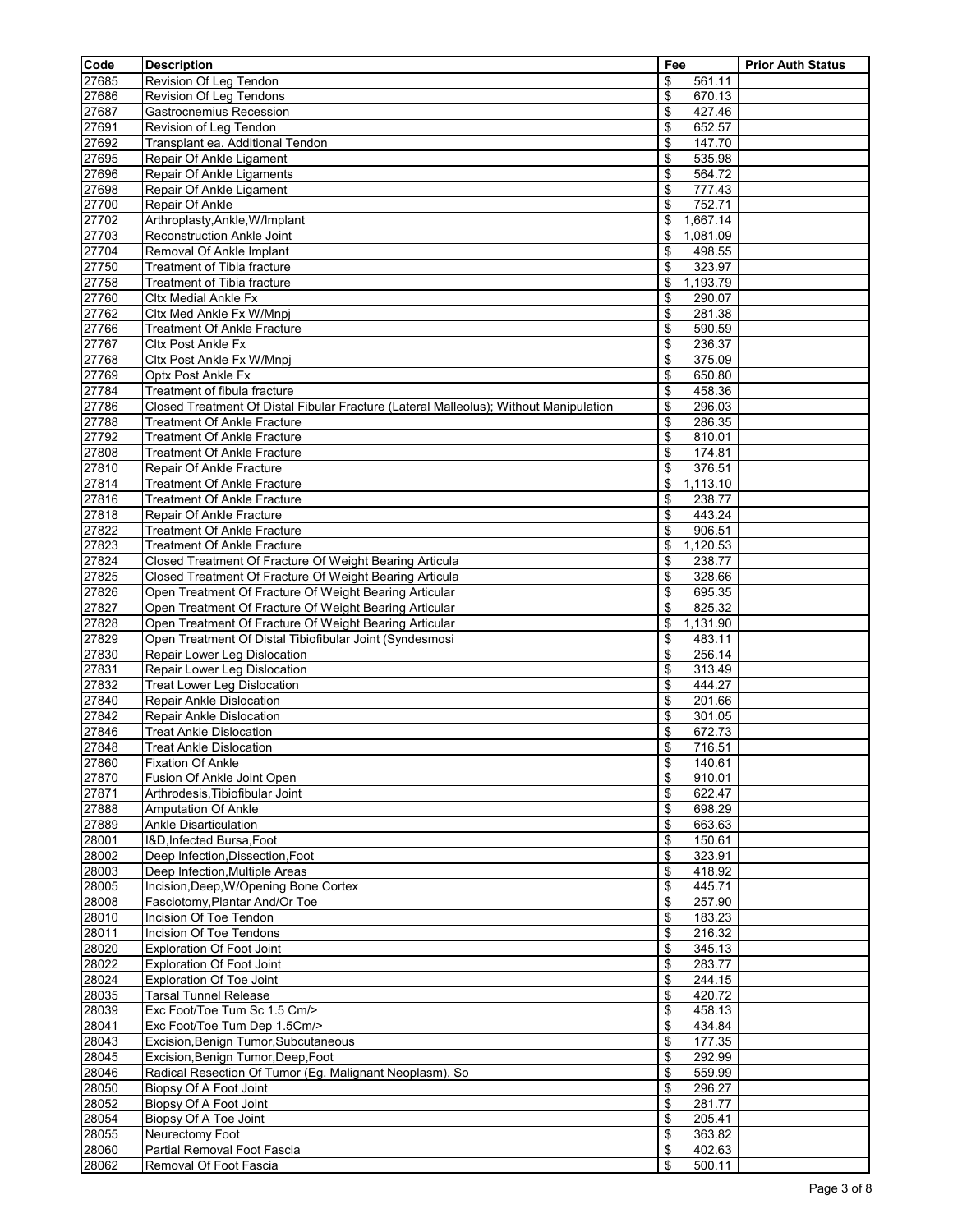| Code           | <b>Description</b>                                         | Fee                          | <b>Prior Auth Status</b> |
|----------------|------------------------------------------------------------|------------------------------|--------------------------|
| 28070          | Exploration Of A Foot Joint                                | \$<br>344.90                 |                          |
| 28072          | Exploration Of A Foot Joint                                | \$<br>304.21                 |                          |
| 28080          | Removal Of Foot Lesion                                     | \$<br>289.96                 |                          |
| 28086          | Synovectomy, Tendon Sheath; Flexor                         | \$<br>289.96                 |                          |
| 28088          | Synovectomy, Tendon Sheath, Extensor                       | \$<br>271.99                 |                          |
| 28090          | Removal Of Foot Lesion                                     | \$<br>271.99                 |                          |
| 28092<br>28100 | <b>Removal Of Toe Lesions</b><br>Removal Of Heel Lesion    | \$<br>208.01<br>\$<br>498.53 |                          |
| 28102          | Removal/Graft Heel Lesion                                  | \$<br>533.19                 |                          |
| 28103          | Removal/Graft Heel Lesion                                  | \$<br>441.07                 |                          |
| 28104          | Removal Of Foot Lesion                                     | 399.27<br>\$                 |                          |
| 28106          | Removal/Graft Foot Lesion                                  | 495.74<br>\$                 |                          |
| 28107          | Removal/Graft Foot Lesion                                  | \$<br>374.19                 |                          |
| 28108          | <b>Removal Of Toe Lesions</b>                              | \$<br>328.40                 |                          |
| 28110          | Partial Removal Metatarsal                                 | \$<br>253.75                 |                          |
| 28111          | Partial Removal Metatarsal                                 | \$<br>429.79                 |                          |
| 28112          | <b>Partial Removal Metatarsals</b>                         | \$<br>307.25                 |                          |
| 28113          | <b>Partial Removal Metatarsal</b>                          | 311.78<br>\$<br>780.21       |                          |
| 28114<br>28116 | Removal Of Metatarsal Heads<br><b>Revision Of Foot</b>     | \$<br>\$<br>436.06           |                          |
| 28118          | Partial Removal Of Heel                                    | 558.99<br>\$                 |                          |
| 28119          | Removal Of Heel Spur                                       | \$<br>427.37                 |                          |
| 28120          | Partial Removal Of Heel Bone                               | \$<br>372.29                 |                          |
| 28122          | Partial Removal Bone Of Foot                               | 421.96<br>\$                 |                          |
| 28124          | Partial Removal Of Toe                                     | \$<br>299.72                 |                          |
| 28126          | Partial Removal Of Toe                                     | \$<br>260.58                 |                          |
| 28130          | Talectomy                                                  | 541.16<br>\$                 |                          |
| 28140          | Removal Of Metatarsal                                      | \$<br>428.98                 |                          |
| 28150          | Removal Of Toe                                             | \$<br>319.76                 |                          |
| 28153          | Partial Removal Of Toe                                     | \$<br>304.14                 |                          |
| 28160          | Partial Removal Of Toe<br><b>Resection-Tarsal</b>          | 286.77<br>\$                 |                          |
| 28171<br>28173 | Resection-Metatarsal                                       | \$<br>636.36<br>\$<br>525.38 |                          |
| 28175          | <b>Resection-Phalanx</b>                                   | \$<br>410.86                 |                          |
| 28190          | Remove Foreign Body, Subcutaneous                          | \$<br>215.05                 |                          |
| 28192          | Remove Foreign Body; Deep, Foot                            | \$<br>207.72                 |                          |
| 28193          | Remove Foreign Body;Complicated,Foot                       | 266.93<br>\$                 |                          |
| 28200          | Repair Of Foot Tendon                                      | \$<br>354.87                 |                          |
| 28202          | Repair/Graft Of Foot Tendon                                | \$<br>460.78                 |                          |
| 28208          | Repair Of Foot Tendon                                      | 259.02<br>\$                 |                          |
| 28210          | Repair/Graft Of Foot Tendon                                | \$<br>432.66                 |                          |
| 28220          | Release Of Foot Tendon                                     | \$<br>305.16                 |                          |
| 28222          | Release Of Foot Tendons                                    | \$<br>438.34<br>\$<br>398.90 |                          |
| 28225<br>28226 | Release Of Foot Tendon<br>Release Of Foot Tendons          | \$<br>287.83                 |                          |
| 28230          | Incision Of Foot Tendon(S)                                 | \$<br>240.11                 |                          |
| 28232          | Incision Of Toe Tendon                                     | \$<br>164.55                 |                          |
| 28234          | Incision Of Foot Tendon                                    | \$<br>161.52                 |                          |
| 28238          | Revision Of Foot Tendon                                    | \$<br>690.67                 |                          |
| 28240          | Release Of Big Toe                                         | \$<br>234.78                 |                          |
| 28250          | Revision Of Foot Fascia                                    | \$<br>379.97                 |                          |
| 28260          | Release Of Midfoot Joint                                   | \$<br>448.01                 |                          |
| 28261          | Capsulotomy, W/Tendon Lengthening                          | \$<br>555.21                 |                          |
| 28262          | Revision Of Foot And Ankle                                 | \$<br>906.97                 |                          |
| 28264<br>28270 | Revision Of Midfoot Joint<br>Revision Of Foot Contracture  | \$<br>728.90<br>223.49<br>\$ |                          |
| 28272          | Release Of Toe Joint Each                                  | \$<br>213.18                 |                          |
| 28280          | <b>Fusion Of Toes</b>                                      | \$<br>270.03                 |                          |
| 28285          | Revision Of Hammer Toe                                     | \$<br>326.51                 |                          |
| 28286          | Revision Of Hammer Toe                                     | \$<br>299.26                 |                          |
| 28288          | Ostectomy, Partial                                         | \$<br>304.06                 |                          |
| 28289          | Repair Hallux Rigidus                                      | 657.09<br>\$                 |                          |
| 28292          | Removal Of Big Toe Joint                                   | \$<br>496.88                 |                          |
| 28296          | Incision Of Metatarsal                                     | \$<br>698.30                 |                          |
| 28297          | Hallux Valgus (Bunion) Correction, With Or Without Sesa    | \$<br>665.20                 |                          |
| 28298          | Incision Of Toe                                            | \$<br>609.25                 |                          |
| 28299          | <b>Hallux Valgus Correction</b><br><b>Fixation Of Heel</b> | \$<br>770.19                 |                          |
| 28300<br>28302 | Incision Of Ankle Bone                                     | \$<br>588.92<br>\$<br>679.18 |                          |
| 28304          | Incision Of Midfoot Bones                                  | \$<br>566.97                 |                          |
| 28305          | Incision/Graft Midfoot Bones                               | \$<br>742.01                 |                          |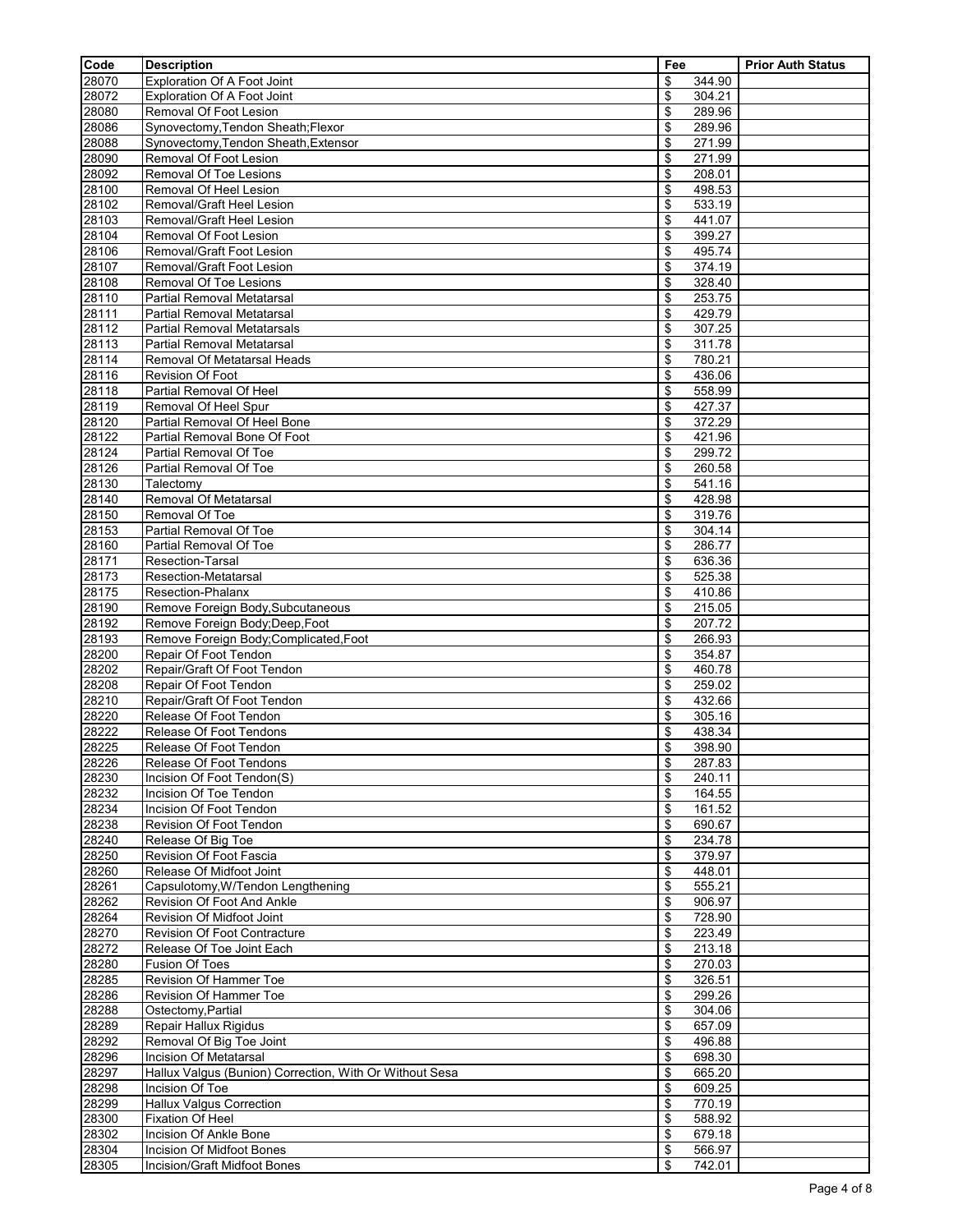| Code           | <b>Description</b>                                                                      | Fee                          | <b>Prior Auth Status</b> |
|----------------|-----------------------------------------------------------------------------------------|------------------------------|--------------------------|
| 28306          | <b>Incision Of Metatarsals</b>                                                          | \$<br>417.28                 |                          |
| 28307          | Osteotomy, Metatarsal, Base Or Shaft, Single, With Or W                                 | \$<br>449.80                 |                          |
| 28308          | Incision Of Metatarsals                                                                 | \$<br>424.17                 |                          |
| 28309          | Incision Of Metatarsals                                                                 | \$<br>595.89                 |                          |
| 28310          | Incision Of Big Toe                                                                     | \$<br>408.23                 |                          |
| 28312          | Incision Of Big Toes                                                                    | 394.43<br>\$                 |                          |
| 28313          | Reconstruction, Angular Deformity Of Toe (Overlapping S)                                | 275.70<br>\$                 |                          |
| 28315          | Sesamoidectomy-First-Toe                                                                | \$<br>292.83                 |                          |
| 28320          | Repair Of Foot Bones                                                                    | \$<br>656.14                 |                          |
| 28322<br>28340 | <b>Repair Of Metatarsals</b><br>Reconstruction, Toe, Macrodactyly Soft Tissue Resection | \$<br>590.55<br>\$<br>489.92 |                          |
| 28341          | Reconstruction, Toe, Macrodactyly Requiring Bone Resect                                 | 585.11<br>\$                 |                          |
| 28344          | Reconstruction, Toe(S) Polydactyly                                                      | \$<br>289.72                 |                          |
| 28345          | Reconstruction, Toe(S) Syndactyly, With Or Without Skin                                 | \$<br>410.95                 |                          |
| 28360          | Reconstruction, Cleft Foot                                                              | 920.04<br>\$                 |                          |
| 28400          | <b>Treatment Of Heel Fracture</b>                                                       | 157.44<br>\$                 |                          |
| 28405          | Repair Of Heel Fracture                                                                 | \$<br>310.88                 |                          |
| 28406          | <b>Treatment Calcaneal Fracture</b>                                                     | 482.57<br>\$                 |                          |
| 28415          | <b>Treat Heel Fracture</b>                                                              | \$<br>848.29                 |                          |
| 28420          | <b>Treat/Graft Heel Fracture</b>                                                        | \$<br>1,013.98               |                          |
| 28430          | <b>Treatment Of Ankle Fracture</b>                                                      | 167.21<br>\$                 |                          |
| 28435          | Repair Of Ankle Fracture                                                                | \$<br>251.59                 |                          |
| 28436          | Treatment Of Closed Talus Fracture; With Manipulation A                                 | \$<br>328.18                 |                          |
| 28445          | <b>Treat Ankle Fracture</b>                                                             | \$<br>670.89                 |                          |
| 28446          | Osteochondral Talus Autogrft                                                            | 1,112.78<br>\$               |                          |
| 28450          | <b>Treat Midfoot Fracture Each</b>                                                      | 137.49<br>\$                 |                          |
| 28455          | <b>Treat Midfoot Fracture Each</b>                                                      | \$<br>207.01                 |                          |
| 28456          | <b>Treat Midfoot Fracture</b>                                                           | \$<br>365.09                 |                          |
| 28465          | <b>Treat Midfoot Fracture Each</b>                                                      | \$<br>458.77                 |                          |
| 28470          | <b>Treat Metatarsal Fractures</b>                                                       | 205.36<br>\$                 |                          |
| 28475          | Repair Metatarsal Fractures                                                             | 205.36<br>\$                 |                          |
| 28476<br>28485 | <b>Treat Metatarsal Fracture</b><br><b>Treat Metatarsal Fracture</b>                    | \$<br>411.27                 |                          |
| 28490          |                                                                                         | \$<br>376.98<br>\$<br>64.31  |                          |
| 28495          | Treat Big Toe Fracture<br>Repair Big Toe Fracture                                       | \$<br>97.75                  |                          |
| 28496          | <b>Treat Big Toe Fracture</b>                                                           | 161.21<br>\$                 |                          |
| 28505          | Treat Big Toe Fracture                                                                  | \$<br>247.85                 |                          |
| 28510          | <b>Treatment Of Toe Fracture</b>                                                        | \$<br>70.13                  |                          |
| 28515          | Repair Of Toe Fracture                                                                  | \$<br>87.66                  |                          |
| 28525          | <b>Treat Toe Fracture</b>                                                               | \$<br>194.37                 |                          |
| 28530          | Treatment Of Closed Sesamoid Fracture                                                   | \$<br>74.93                  |                          |
| 28531          | Open Treatment Of Sesamoid Fracture, With Or Without In                                 | \$<br>149.72                 |                          |
| 28540          | <b>Repair Foot Dislocation</b>                                                          | \$<br>93.67                  |                          |
| 28545          | <b>Repair Foot Dislocation</b>                                                          | \$<br>130.99                 |                          |
| 28546          | <b>Treatment Tarsal Bone Dislocation</b>                                                | \$<br>214.88                 |                          |
| 28555          | Repair Of Foot Dislocation                                                              | \$<br>431.02                 |                          |
| 28570          | Repair Foot Dislocation                                                                 | 118.02<br>\$                 |                          |
| 28575          | <b>Repair Foot Dislocation</b>                                                          | \$<br>215.81                 |                          |
| 28576          | Percutaneous Skeletal Fixation Of Talotarsal Joint Disl                                 | \$<br>247.60                 |                          |
| 28585          | Repair Of Foot Dislocation                                                              | 466.61<br>\$                 |                          |
| 28600          | <b>Repair Foot Dislocation</b>                                                          | \$<br>92.05                  |                          |
| 28605          | <b>Repair Foot Dislocation</b><br><b>Treatment Tarsometatarsal Disloc.</b>              | \$<br>178.12                 |                          |
| 28606          | <b>Repair Foot Dislocation</b>                                                          | 731.55<br>\$<br>\$           |                          |
| 28615<br>28630 | Repair Of Toe Dislocation                                                               | 384.52<br>\$<br>100.54       |                          |
| 28635          | Repair Of Toe Dislocation                                                               | 124.81<br>\$                 |                          |
| 28636          | Percutaneous Skeletal Fixation Of Metatarsophalangeal J                                 | \$<br>199.76                 |                          |
| 28645          | Repair Of Toe Dislocation                                                               | \$<br>298.27                 |                          |
| 28660          | Repair Of Toe Dislocation                                                               | 67.74<br>\$                  |                          |
| 28665          | Repair Of Toe Dislocation                                                               | \$<br>142.13                 |                          |
| 28666          | Percutaneous Skeletal Fixation Of Interphalangeal Joint                                 | \$<br>191.04                 |                          |
| 28675          | Repair Of Toe Dislocation                                                               | 214.69<br>\$                 |                          |
| 28705          | Fusion Of Foot Bones                                                                    | \$<br>1,118.24               |                          |
| 28715          | <b>Fusion Of Foot Bones</b>                                                             | \$<br>933.29                 |                          |
| 28725          | <b>Fusion Of Foot Bones</b>                                                             | 772.14<br>\$                 |                          |
| 28730          | Fusion Of Foot Bones                                                                    | \$<br>768.11                 |                          |
| 28737          | Revision Of Foot Bones                                                                  | \$<br>669.80                 |                          |
| 28740          | <b>Fusion Of Foot Bones</b>                                                             | \$<br>521.64                 |                          |
| 28750          | Fusion Of Big Toe Joint                                                                 | \$<br>417.04                 |                          |
| 28755          | Fusion Of Big Toe Joint                                                                 | \$<br>342.26                 |                          |
| 28760          | Fusion Of Big Toe Joint                                                                 | \$<br>481.87                 |                          |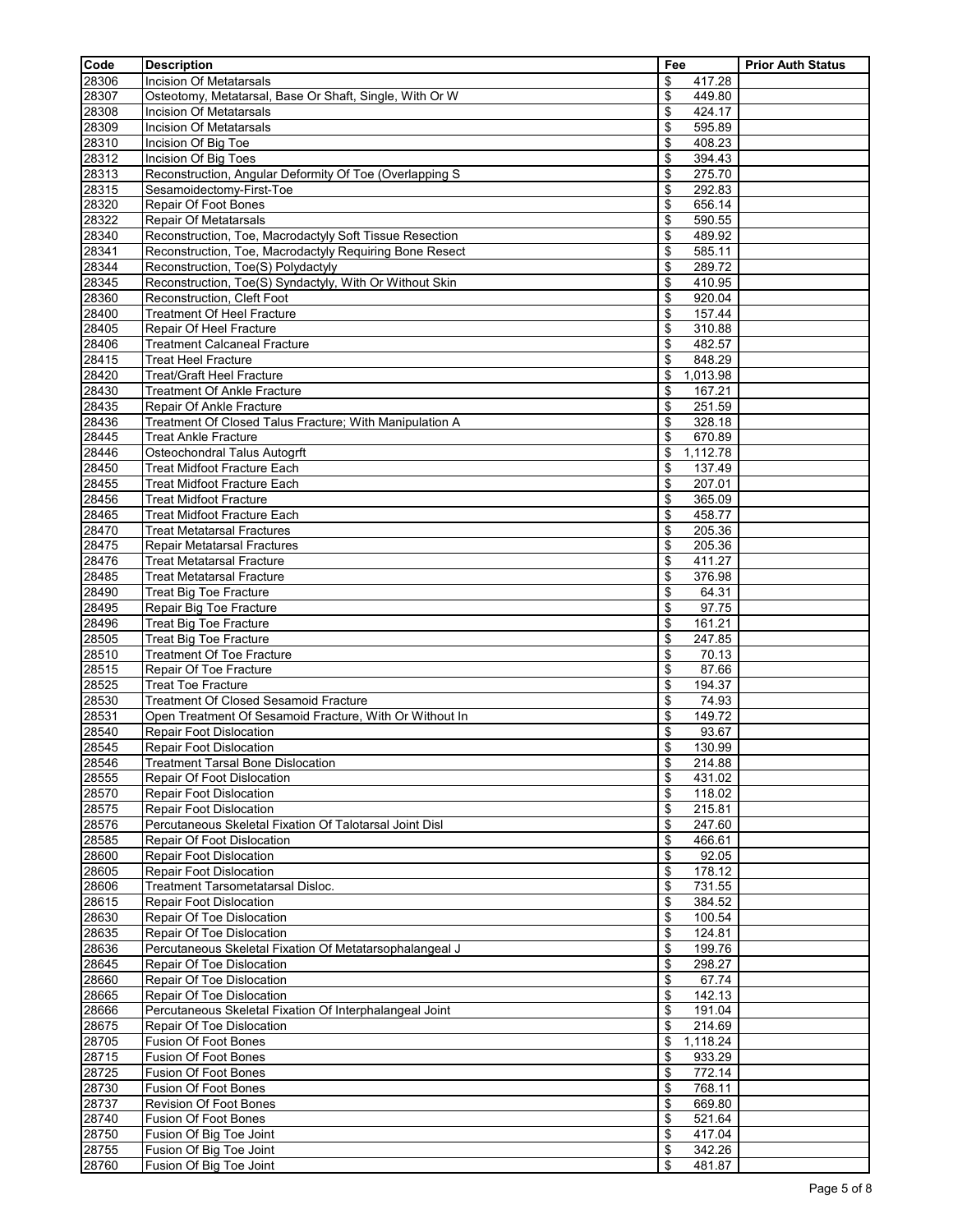| Code           | <b>Description</b>                                                           | Fee                          | <b>Prior Auth Status</b> |
|----------------|------------------------------------------------------------------------------|------------------------------|--------------------------|
| 28800          | Amputation Of Midfoot                                                        | \$<br>537.91                 |                          |
| 28805          | <b>Amputation Thru Metatarsal</b>                                            | \$<br>534.06                 |                          |
| 28810          | Amputation Toe & Metatarsal                                                  | \$<br>367.03                 |                          |
| 28820<br>28825 | <b>Amputation Of Toe</b><br>Partial Amputation Of Toe                        | \$<br>477.36<br>\$<br>211.29 |                          |
| 28890          | High Energy Eswt Plantar F                                                   | \$<br>309.28                 |                          |
| 29405          | Application Short Leg Cast                                                   | \$<br>85.07                  |                          |
| 29425          | Application Short Leg Cast                                                   | \$<br>92.06                  |                          |
| 29445          | Apply Rigid Leg Cast                                                         | \$<br>129.23                 |                          |
| 29450          | Application Of Clubfoot Cast With Molding Or Manipulation, Long Or Short Leg | \$<br>149.36                 |                          |
| 29515          | Application Lower Leg Splint                                                 | \$<br>65.35                  |                          |
| 29540<br>29550 | Strapping Of Ankle<br><b>Strapping Of Toes</b>                               | \$<br>26.86<br>\$<br>28.22   |                          |
| 29580          | Application Of Paste Boot                                                    | \$<br>49.41                  |                          |
| 29730          | Revision Of Cast                                                             | \$<br>25.04                  |                          |
| 29895          | Arthroscopy, Ankle, Surgical; Synovectomy, Partial                           | \$<br>602.77                 |                          |
| 29897          | Arthroscopy, Ankle, Surgical; Debridement, Limited                           | \$<br>647.65                 |                          |
| 29898          | Arthroscopy, Ankle, Surgical; Debridement, Extensive                         | \$<br>744.28                 |                          |
| 36415<br>36416 | Routine Venipuncture For Collection Of Specimen(S)<br>Capillary Blood Draw   | \$<br>3.07<br>\$<br>4.19     |                          |
| 37618          | Ligation, Major Artery: Extremity                                            | \$<br>346.38                 |                          |
| 64450          | N Block Other Peripheral                                                     | \$<br>124.47                 |                          |
| 64455          | N Block Inj Plantar Digit                                                    | \$<br>48.40                  |                          |
| 64632          | N Block Inj Common Digit                                                     | \$<br>82.71                  |                          |
| 64640          | Injection Treatment Of Nerve                                                 | \$<br>116.78                 |                          |
| 73600          | X-Ray Exam Of Ankle                                                          | \$<br>27.34                  |                          |
| 73610<br>73620 | X-Ray Exam Of Ankle<br>X-Ray Exam Of Foot                                    | \$<br>29.59<br>\$<br>27.34   |                          |
| 73630          | X-Ray Exam Of Foot                                                           | \$<br>29.59                  |                          |
| 73650          | X-Ray Exam Of Heel                                                           | \$<br>26.60                  |                          |
| 73660          | X-Ray Exam Of Toe(S)                                                         | \$<br>22.78                  |                          |
| 73700          | Ct Lower Extremity W/O Dye                                                   | \$<br>249.71                 |                          |
| 73701          | Ct Lower Extremity W/Dye                                                     | \$<br>248.12                 |                          |
| 73702<br>77071 | Ct Lwr Extremity W/O&W/Dye<br>Man App Of Stress Joint Radiography            | \$<br>299.55<br>\$<br>25.46  |                          |
| 81025          | Urine Pregnancy Test, By Visual Color Comparison Method                      | \$<br>97.27                  |                          |
| 82948          | Glucose, Blood, Stick Test                                                   | \$<br>5.16                   |                          |
| 83036          | Hemoglobin, Glycosylated                                                     | \$<br>9.94                   |                          |
| 84134          | Assay Of Prealbumin                                                          | \$<br>14.94                  |                          |
| 86140          | C-Reactive Protein                                                           | \$<br>5.30                   |                          |
| 87101<br>87102 | Culture, Fungi, Isolation; Skin<br>Culture, Fungi, Isolation; Other Source   | \$<br>7.90<br>\$<br>8.61     |                          |
| 93923          | Noninvasive Physiologic Studies Of Upper Or Lower Extre                      | \$<br>182.71                 |                          |
| 96372          | Ther/Proph/Diag Ini Sc/Im                                                    | \$<br>10.01                  |                          |
| 97014          | Electrical Stimulation (Unattended)                                          | \$<br>8.95                   |                          |
| 97022          | Whirlpool                                                                    | \$<br>8.95                   |                          |
| 97026          | Infrared                                                                     | \$<br>8.95                   |                          |
| 97032          | <b>Electrical Stimulation</b>                                                | \$<br>14.01                  |                          |
| 97035<br>97597 | <b>Ultrasound Therapy</b><br>Active Wound Care/20 Cm Or <                    | \$<br>14.01<br>\$<br>33.29   |                          |
| 97598          | Rmvl Devital Tis Addl 20Cm/<                                                 | \$<br>75.60                  |                          |
| 97605          | Neg Press Wound Tx =50 Cm</td <td>\$<br/>43.38</td> <td></td>                | \$<br>43.38                  |                          |
| 98966          | Telephone Assessment And Management Service, 5-10 Min Of Medical Discussion  | \$<br>15.01                  |                          |
| 98967          | Telephone Assessment And Management Service, 11-20 Min Of Medical Discussion | \$<br>27.71                  |                          |
| 98968          | Telephone Assessment And Management Service, 21-30 Min Of Medical Discussion | \$<br>40.81                  |                          |
| 99070<br>99201 | <b>Special Supplies</b><br>Office/Outpatient Visit New                       | \$<br>18.43<br>\$<br>37.01   |                          |
| 99202          | Office/Outpatient Visit New                                                  | \$<br>57.17                  |                          |
| 99203          | Office/Outpatient Visit New                                                  | \$<br>84.98                  |                          |
| 99204          | Office/Outpatient Visit New                                                  | \$<br>120.68                 |                          |
| 99205          | Office/Outpatient Visit New                                                  | \$<br>153.92                 |                          |
| 99211          | Office/Outpatient Visit Est                                                  | \$<br>18.40                  |                          |
| 99212          | Office/Outpatient Visit Est                                                  | \$<br>33.25                  |                          |
| 99213<br>99214 | Office/Outpatient Visit Est<br>Office/Outpatient Visit Est                   | \$<br>46.49<br>\$<br>72.86   |                          |
| 99215          | Office/Outpatient Visit Est                                                  | \$<br>106.32                 |                          |
| 99221          | Initial Hospital Care, Per Day, For The Evaluation And                       | \$<br>78.54                  |                          |
| 99222          | Initial Hospital Care, Per Day, For The Evaluation And                       | \$<br>109.23                 |                          |
| 99223          | Initial Hospital Care, Per Day, For The Evaluation And                       | \$<br>141.11                 |                          |
| 99231          | Subsequent Hospital Care, Per Day, For The Evaluation A                      | \$<br>40.05                  |                          |
| 99232          | Subsequent Hospital Care, Per Day, For The Evaluation A                      | \$<br>56.38                  |                          |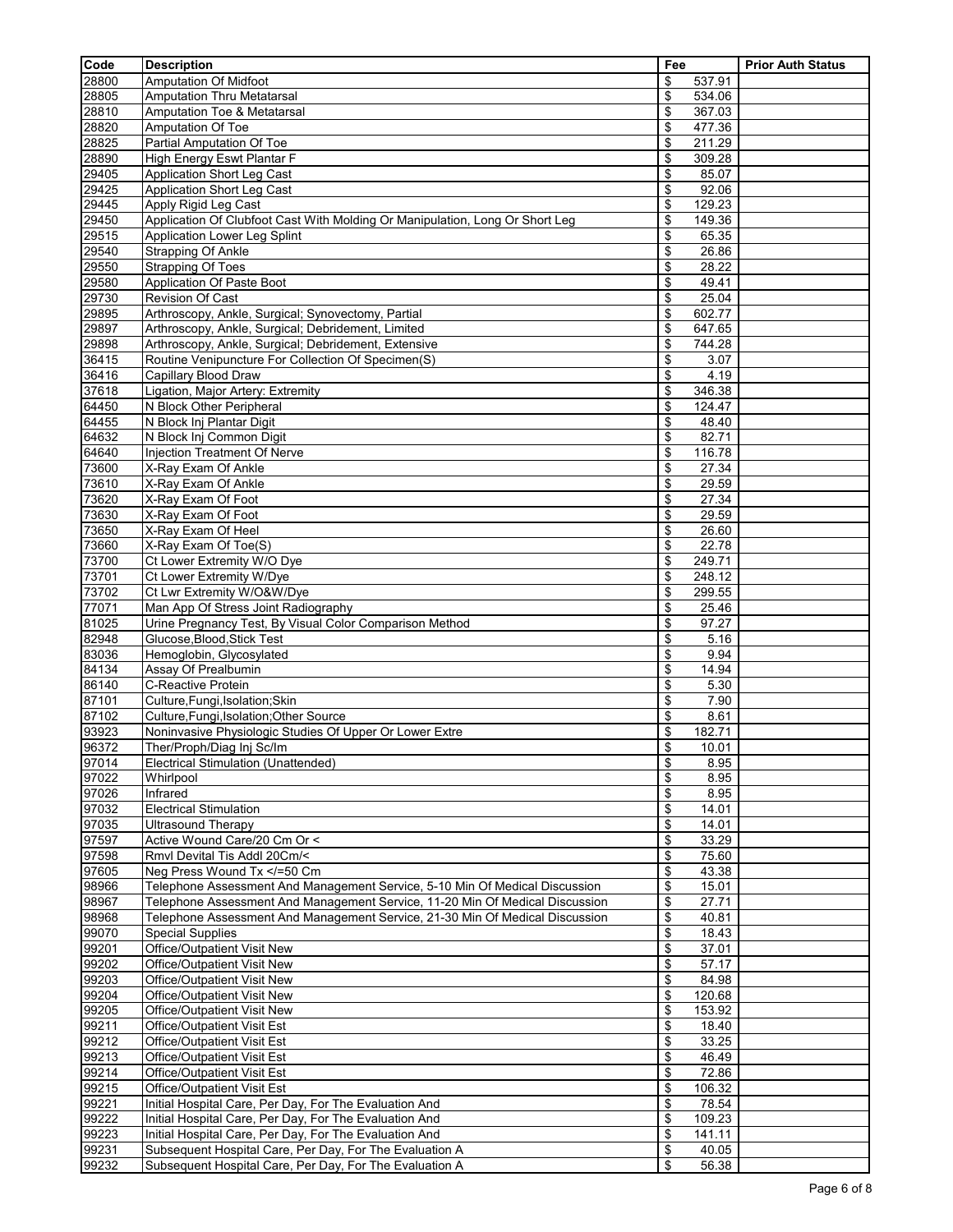| Code           | <b>Description</b>                                                                                                 | Fee                          | <b>Prior Auth Status</b> |
|----------------|--------------------------------------------------------------------------------------------------------------------|------------------------------|--------------------------|
| 99233          | Subsequent Hospital Care, Per Day, For The Evaluation A                                                            | \$<br>75.44                  |                          |
| 99241          | Office Consultation For A New Or Established Patient, W                                                            | \$<br>54.53                  |                          |
| 99242          | Office Consultation For A New Or Established Patient, W                                                            | \$<br>80.96                  |                          |
| 99243          | Office Consultation For A New Or Established Patient, W                                                            | \$<br>107.00                 |                          |
| 99244          | Office Consultation For A New Or Established Patient, W                                                            | \$<br>152.10                 |                          |
| 99251          | Initial Inpatient Consultation For A New Or Established                                                            | \$<br>51.61                  |                          |
| 99252<br>99253 | Initial Inpatient Consultation For A New Or Established<br>Initial Inpatient Consultation                          | \$<br>85.58<br>\$<br>111.77  |                          |
| 99254          | Initial Inpatient Consultation For A New Or Established                                                            | \$<br>151.91                 |                          |
| 99307          | Nursing Fac Care Subseq                                                                                            | \$<br>35.31                  |                          |
| 99308          | Nursing Fac Care Subseq                                                                                            | \$<br>54.99                  |                          |
| 99309          | Nursing Fac Care Subseq                                                                                            | \$<br>75.39                  |                          |
| A4580          | <b>Cast Supplies</b>                                                                                               | \$<br>30.96                  |                          |
| A5500          | Diab Shoe For Density Insert                                                                                       | \$<br>70.63                  |                          |
| A5503          | Diabetic Shoe W/Roller/Rockr                                                                                       | \$<br>34.42                  |                          |
| A5512          | Multi Den Insert Direct Form                                                                                       | \$<br>28.81                  |                          |
| A5513          | Multi Den Insert Custom Mold                                                                                       | \$<br>43.00                  |                          |
| E0667          | Pneumatic Appliance For Use With Segmental Pneumatic Co                                                            | \$                           | 276.12 PA Required       |
| E0668<br>J0702 | Pneumatic Appliance For Use With Segmental Pneumatic Co<br>Betamethasone Acet&Sod Phosp                            | \$<br>\$<br>6.39             | 376.76 PA Required       |
| J1030          | Injection, Depo-Medrol, 40 Mg                                                                                      | \$<br>4.18                   |                          |
| J1040          | Injection, Depo-Medrol, 80 Mg                                                                                      | \$<br>8.14                   |                          |
| J1100          | Injection, Dexamethosone, Up to 4Mg/MI                                                                             | \$<br>4.85                   |                          |
| J3301          | Injection Triamcinolone Acetonide, Per 10Mg                                                                        | \$<br>1.84                   |                          |
|                | Ankle Orthosis, Ankle Gauntlet Or Similar, With Or Without Joints, Prefabricated, Off-The-                         |                              |                          |
| L1902          | Shelf                                                                                                              | \$<br>69.13                  |                          |
| L1930          | Afo, Custom Fitted, Plastic                                                                                        | \$<br>223.56                 |                          |
| L2112          | Afo, Fracture Orthosis, Tibial Fracture Orthosis, Soft                                                             | \$<br>338.60                 |                          |
| L3000          | Foot, Insert, Removable, Molded To Patient Model, "Ucb"                                                            | \$<br>295.10                 |                          |
| L3001          | Foot Insert, Removable-Molded To Patient Model, Spenco,                                                            | \$<br>124.25                 |                          |
| L3002          | Foot Insert, Removable-Molded To Patient Model, Plastaz                                                            | \$<br>151.73                 |                          |
| L3003<br>L3010 | Foot Insert, Removable-Molded To Patient Model, Silicon<br>Foot, Insert, Removable, Molded To Patient Model, Longi | \$<br>163.70<br>\$<br>163.12 |                          |
| L3020          | Foot, Insert, Removable, Molded To Patient Model, Longi                                                            | \$<br>186.37                 |                          |
| L3030          | Foot, Insert, Removable, Formed To Patient Foot                                                                    | \$<br>71.68                  |                          |
| L3031          | Foot lamin/prepreg composite                                                                                       | \$<br>115.58                 |                          |
| L3040          | Foot, Arch Support, Removable, Premolded, Longitudinal,                                                            | \$<br>44.23                  |                          |
| L3050          | Foot, Arch Support, Removable, Premolded, Metatarsal, E                                                            | \$<br>44.23                  |                          |
| L3060          | Foot, Arch Support, Removable, Premolded, Longitudinal/                                                            | \$<br>29.05                  |                          |
| L3070          | Foot, Arch Support, Nonremovable Attached To Shoe, Long                                                            | \$<br>11.01                  |                          |
| L3080          | Foot, Arch Support, Nonremovable Attached To Shoe, Meta                                                            | \$<br>10.89                  |                          |
| L3090          | Foot, Arch Support, Nonremovable Attached To Shoe, Long                                                            | \$<br>38.24                  |                          |
| L3100<br>L3140 | Hallus-Valgus Night Dynamic Splint                                                                                 | \$<br>40.62<br>\$            |                          |
| L3150          | Foot, Abduction Rotation Bars (Dennis Browne Type), Att<br>Foot, Abduction Rotation Bars, (Dennis Browne Type), CI | 83.64<br>\$<br>76.44         |                          |
| L3170          | Foot-Plastic Heel Stabilzer                                                                                        | \$<br>10.69                  |                          |
| L3201          | Orthopedic Shoe, Oxford With Supinator Or Pronator-Infa                                                            | \$<br>74.10                  |                          |
| L3202          | Orthopedic Shoe, Oxford With Supinator Or Pronator-Chil                                                            | \$<br>92.34                  |                          |
| L3204          | Orthopedic Shoe, Hightop With Supinator Or Pronator-Inf                                                            | \$<br>95.74                  |                          |
| L3206          | Orthopedic Shoe, Hightop With Supinator Or Pronator-Chi                                                            | \$<br>64.76                  |                          |
| L3215          | Orthropedic Footwear, Ladies Shoes, Oxford                                                                         | \$<br>88.74                  |                          |
| L3216          | Orthropedic Footwear, Ladies Shoes, Depth Inlay                                                                    | \$<br>97.17                  |                          |
| L3219          | Orthopedic Footwear, Mens Shoes-Oxford                                                                             | \$<br>118.45                 |                          |
| L3221<br>L3222 | Orthopedic Footwear, Mens Shoes-Depth Inlay<br>Orthopedic Footwear, Mens Shoes-Hightop-Depth Inlay                 | \$<br>123.51<br>\$<br>128.38 |                          |
| L3224          | Woman'S Shoe Oxford Brace                                                                                          | \$<br>53.14                  |                          |
| L3225          | Man'S Shoe Oxford Brace                                                                                            | \$<br>70.90                  |                          |
| L3230          | Orthopedic Footwear, Custom Shoes Depth Inlay                                                                      | \$<br>102.17                 |                          |
| L3252          | Foot-Shoe Molded To Patient Model-Plastazote %Or Simila                                                            | \$<br>386.27                 |                          |
| L3253          | Foot-Molded Shoe Plastazote %Or Similar< Custom Fitted,                                                            | \$<br>55.59                  |                          |
| L3257          | Orthopedic Footwear, Additional Charge For Split Size                                                              | \$<br>203.17                 |                          |
| L3260          | Ambulatory Surgical Boot-Each                                                                                      | \$<br>18.79                  |                          |
| L3265          | Plastazote Sandal-Each                                                                                             | \$<br>35.00                  |                          |
| L3300          | Lifts-Elevation, Heel, Tapered To Metatarsals, Per Inch                                                            | \$<br>10.01                  |                          |
| L3310          | Lifts-Elevation, Heel And Sole, Neoprene, Per Inch                                                                 | \$<br>76.20                  |                          |
| L3320          | Lifts-Elevation, Heel And Sole, Cork, Per Inch                                                                     | \$<br>106.40                 |                          |
| L3330<br>L3332 | Lifts-Elevation, Metal Extension *Skate*<br>Lifts-Elevation, Inside Shoe, Tapered, Up To One-Half I                | \$<br>480.43<br>\$<br>69.06  |                          |
| L3334          | Lifts-Elevation, Heel, Per Inch                                                                                    | \$<br>23.24                  |                          |
| L3340          | Heel Wedge, Sach                                                                                                   | \$<br>36.68                  |                          |
| L3350          | Heel Wedge                                                                                                         | \$<br>9.48                   |                          |